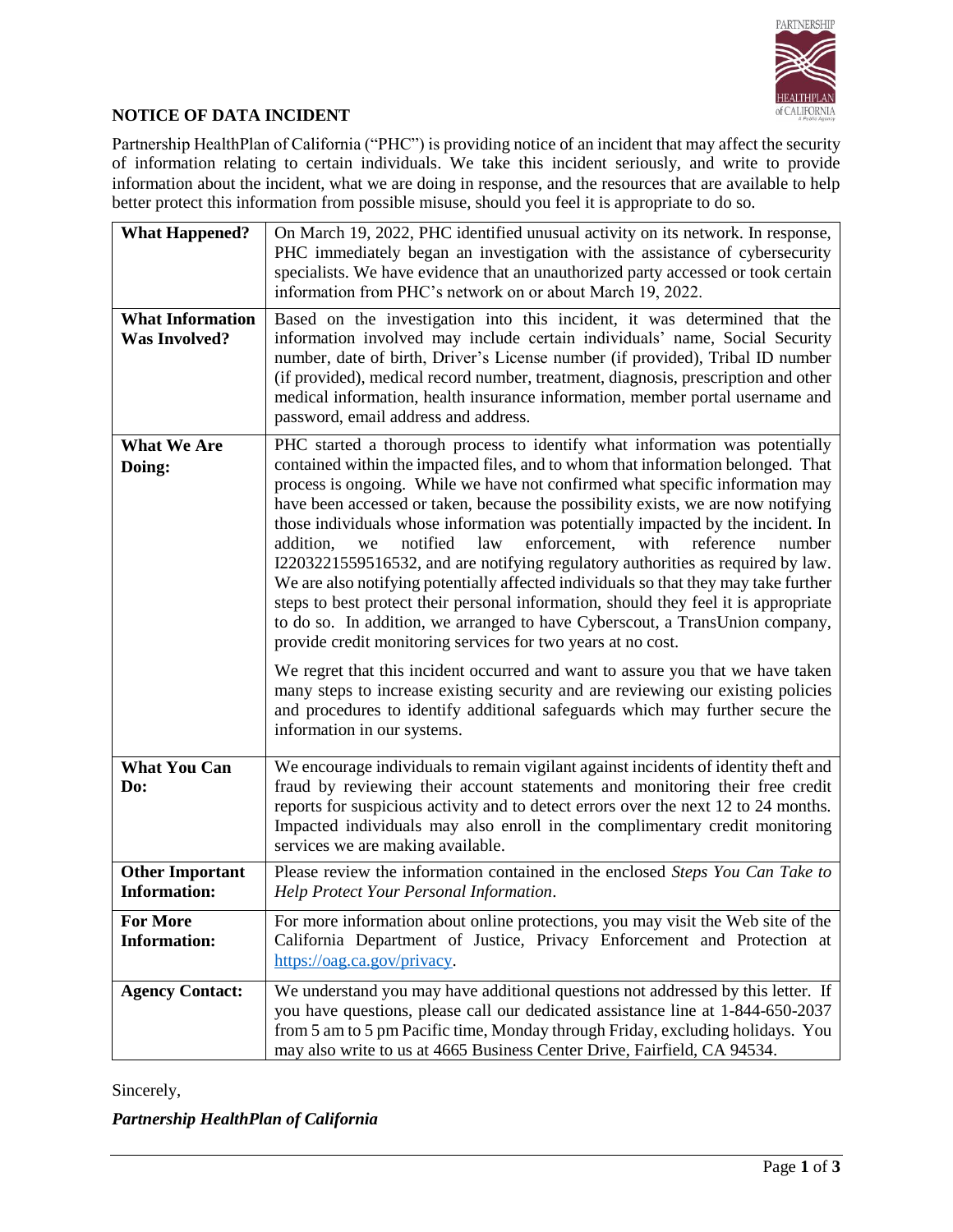

## **STEPS YOU CAN TAKE TO HELP PROTECT YOUR PERSONAL INFORMATION**

## **Monitor Your Accounts**

Under U.S. law, a consumer is entitled to one free credit report annually from each of the three major credit reporting bureaus, Equifax, Experian, and TransUnion. To order your free credit report, visit www.annualcreditreport.com or call, toll-free, 1-877-322-8228. You may also directly contact the three major credit reporting bureaus listed below to request a free copy of your credit report.

Consumers have the right to place an initial or extended "fraud alert" on a credit file at no cost. An initial fraud alert is a 1-year alert that is placed on a consumer's credit file. Upon seeing a fraud alert display on a consumer's credit file, a business is required to take steps to verify the consumer's identity before extending new credit. If you are a victim of identity theft, you are entitled to an extended fraud alert, which is a fraud alert lasting seven years. Should you wish to place a fraud alert, please contact any one of the three major credit reporting bureaus listed below.

As an alternative to a fraud alert, consumers have the right to place a "credit freeze" on a credit report, which will prohibit a credit bureau from releasing information in the credit report without the consumer's express authorization. The credit freeze is designed to prevent credit, loans, and services from being approved in your name without your consent. However, you should be aware that using a credit freeze to take control over who gets access to the personal and financial information in your credit report may delay, interfere with, or prohibit the timely approval of any subsequent request or application you make regarding a new loan, credit, mortgage, or any other account involving the extension of credit. Pursuant to federal law, you cannot be charged to place or lift a credit freeze on your credit report. To request a credit freeze, you will need to provide the following information:

- 1. Full name (including middle initial as well as Jr., Sr., II, III, etc.);
- 2. Social Security number;
- 3. Date of birth;
- 4. Addresses for the prior two to five years;
- 5. Proof of current address, such as a current utility bill or telephone bill;
- 6. A legible photocopy of a government-issued identification card (state driver's license or ID card, etc.); and
- 7. A copy of either the police report, investigative report, or complaint to a law enforcement agency concerning identity theft if you are a victim of identity theft.

Should you wish to place a fraud alert or credit freeze, please contact the three major credit reporting bureaus listed below:

| <b>Equifax</b>                           | <b>Experian</b>                | <b>TransUnion</b>                                                 |
|------------------------------------------|--------------------------------|-------------------------------------------------------------------|
| https://www.equifax.com/personal/credit- |                                | https://www.transunion.com/credit-                                |
| report-services/                         | https://www.experian.com/help/ | help                                                              |
| 888-298-0045                             | 1-888-397-3742                 | 833-395-6938                                                      |
| Equifax Fraud Alert, P.O. Box 105069     |                                | Experian Fraud Alert, P.O. Box   TransUnion Fraud Alert, P.O. Box |
| Atlanta, GA 30348-5069                   | 9554, Allen, TX 75013          | 2000, Chester, PA 19016                                           |
| Equifax Credit Freeze, P.O. Box 105788   | Experian Credit Freeze, P.O.   | TransUnion Credit Freeze, P.O.                                    |
| Atlanta, GA 30348-5788                   | Box 9554, Allen, TX 75013      | Box 160, Woodlyn, PA 19094                                        |